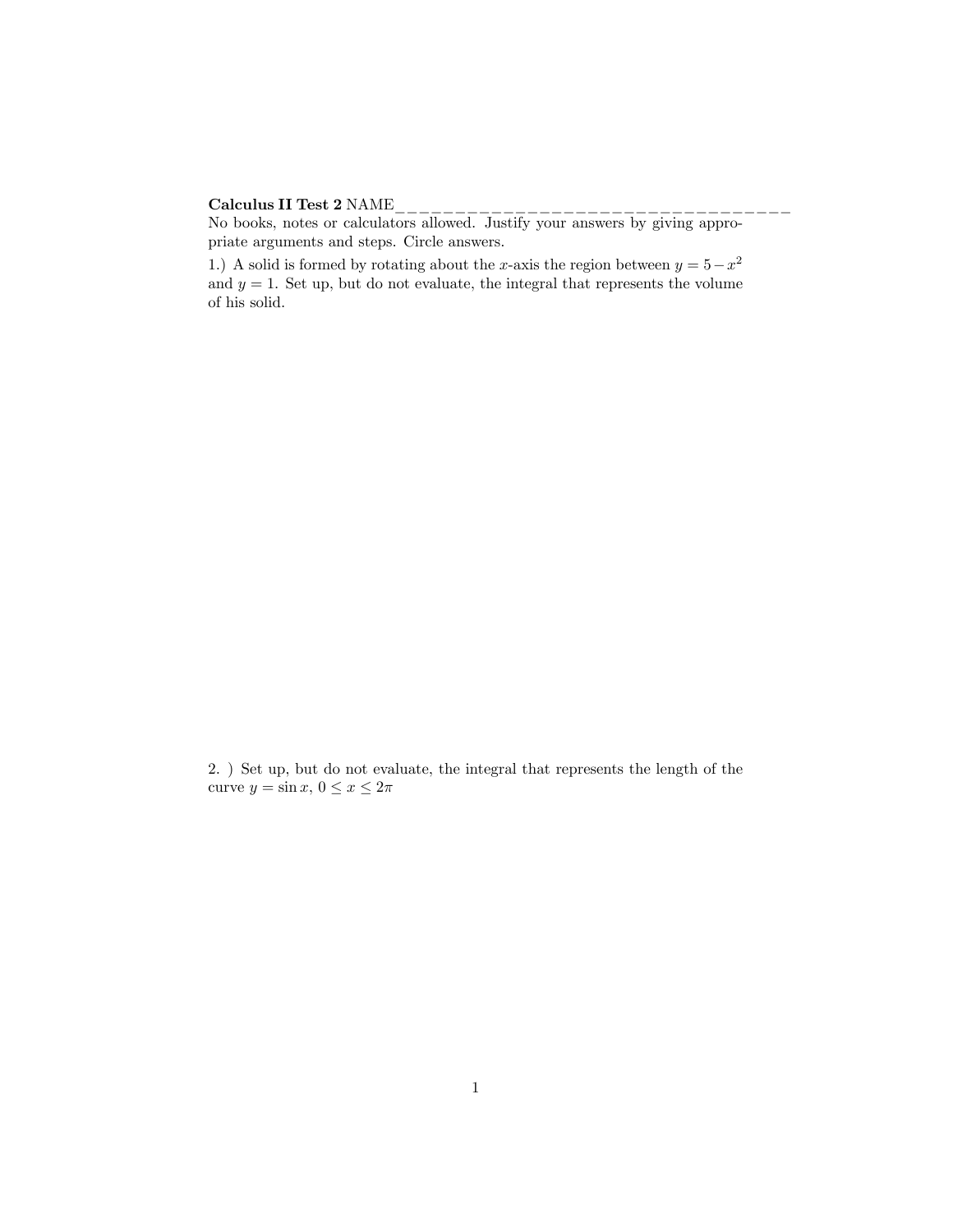3.) List (in fractional  $\frac{A}{B}$  form) the first five terms in the sequence defined by  $a_1 = 1, a_{n+1} = 1 + \frac{a_n}{n}, n = 1, 2, 3, ...$ 

4.) Determine whether the sequence converges or diverges. If it converges, find the limit.<br>(A)  $a_n = \frac{3n}{5n+2}$ .

(B)  $a_n = \frac{(-1)^n n}{n+1}$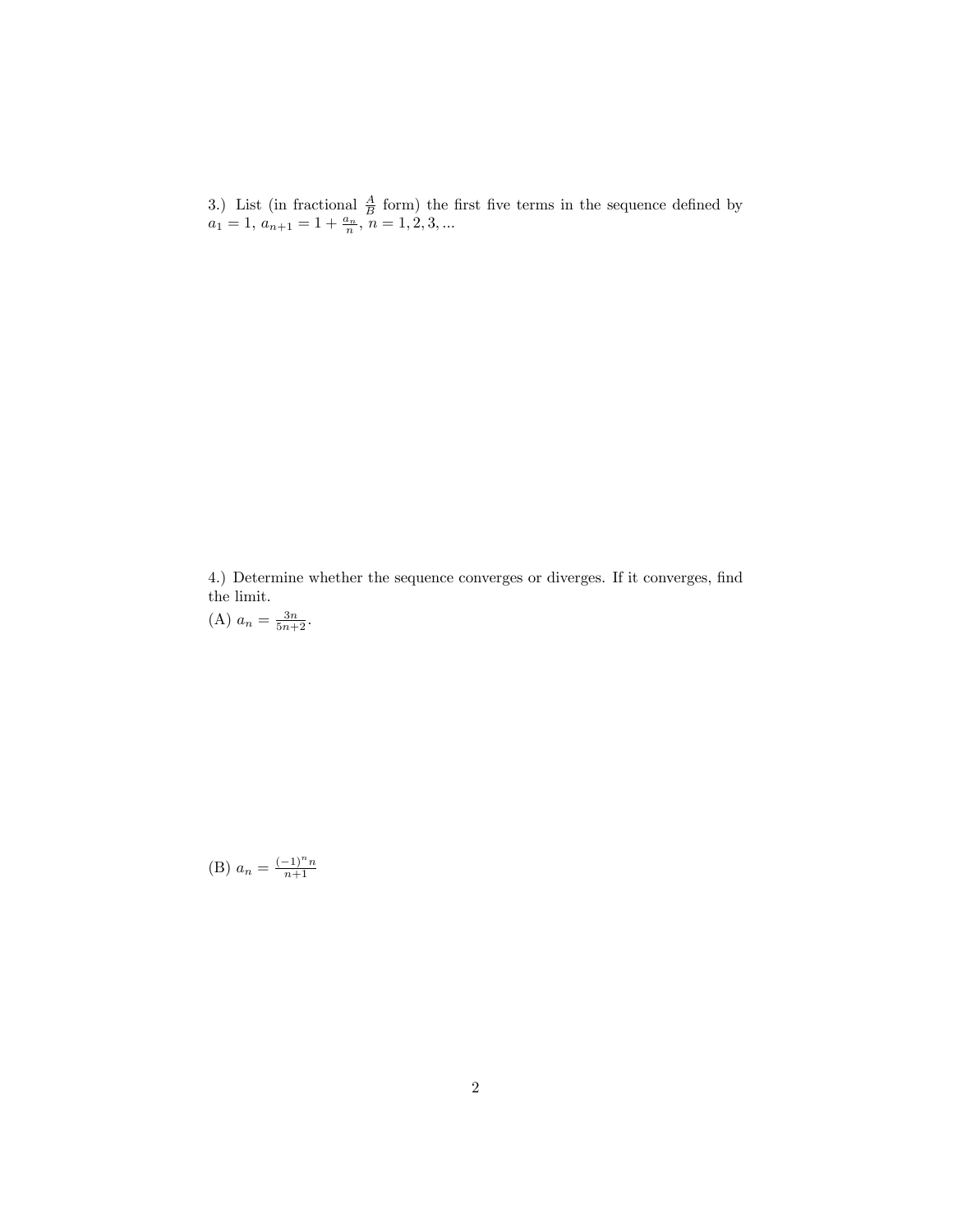5.) Determine whether the following series converge or diverge. If convergent,

find the sum of the series.<br>(A)  $\frac{5}{4^1} + \frac{5}{4^2} + \frac{5}{4^3} + \frac{5}{4^4} + \dots$ 

(B) 
$$
\sum_{n=0}^{\infty} (0.73)^n
$$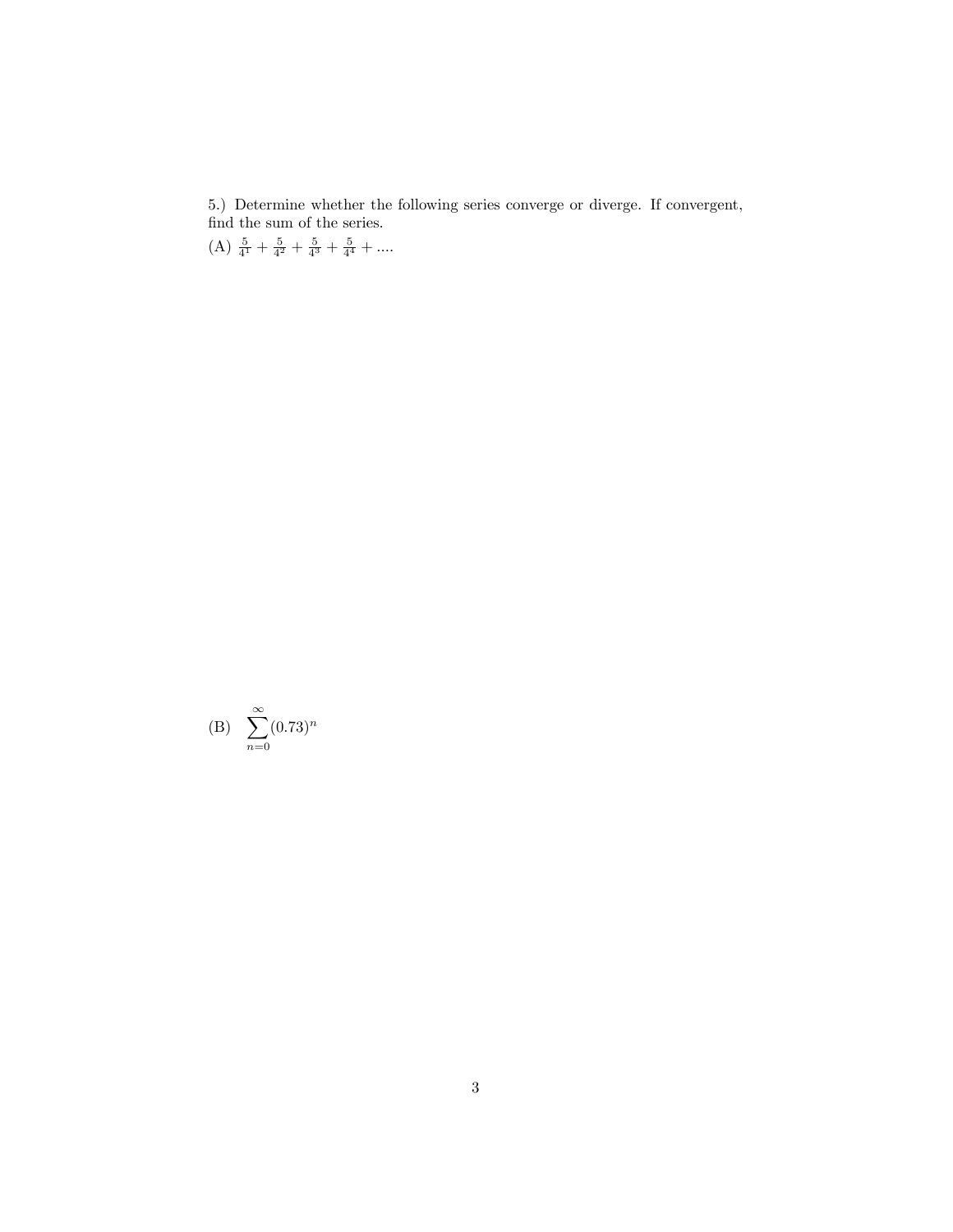6.) Determine if the following series are convergent or divergent, and justify your conclusions.

$$
(A) \sum_{n=1}^{\infty} \frac{5^n}{n!}
$$

(B) 
$$
\sum_{n=1}^{\infty} (-1)^{n+1} \frac{n}{n+100}
$$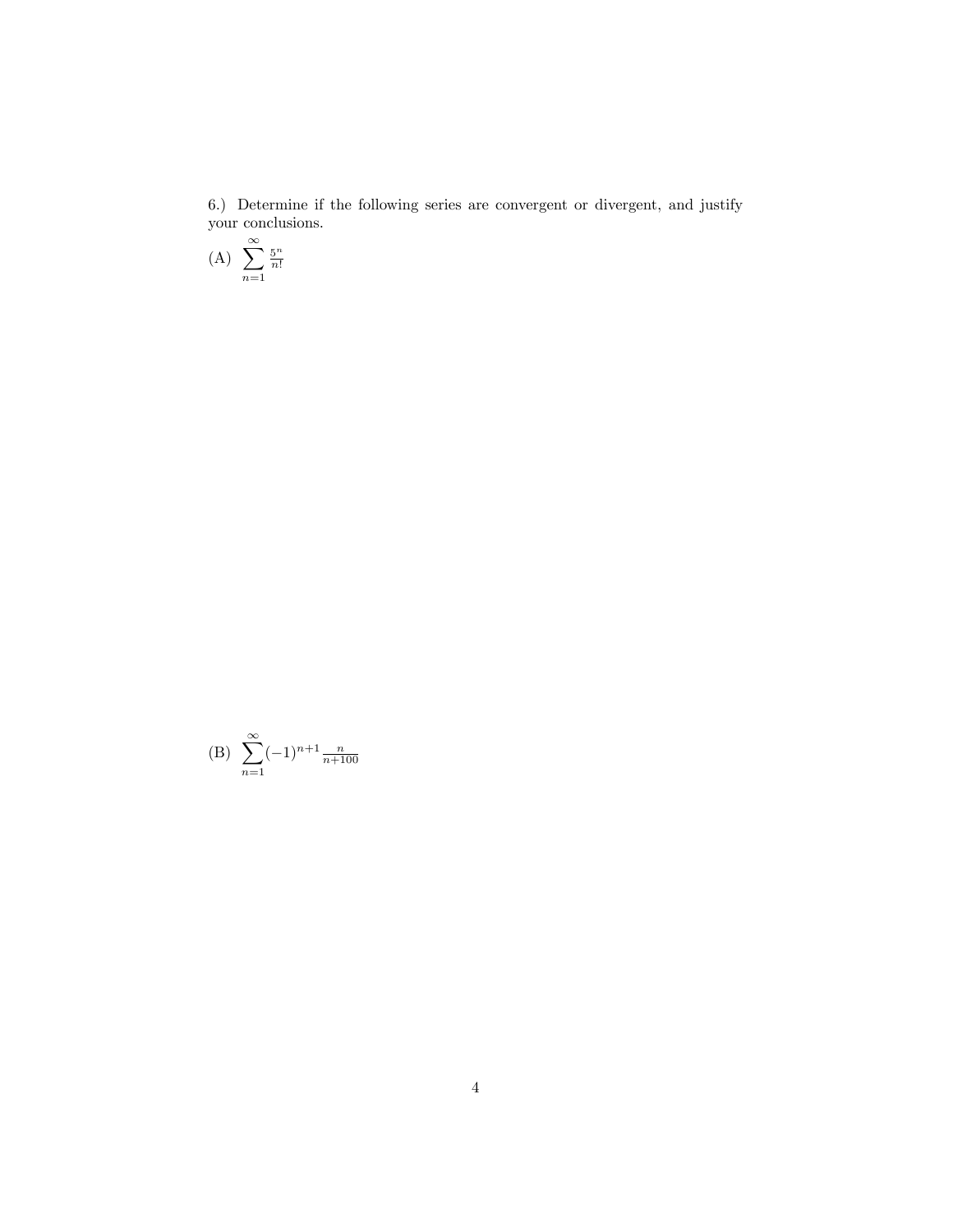$$
(C) \sum_{n=1}^{\infty} \frac{n}{n^3 + 5}
$$

(D) 
$$
\sum_{n=1}^{\infty} (-1)^{n+1} \frac{n}{n^2+5}
$$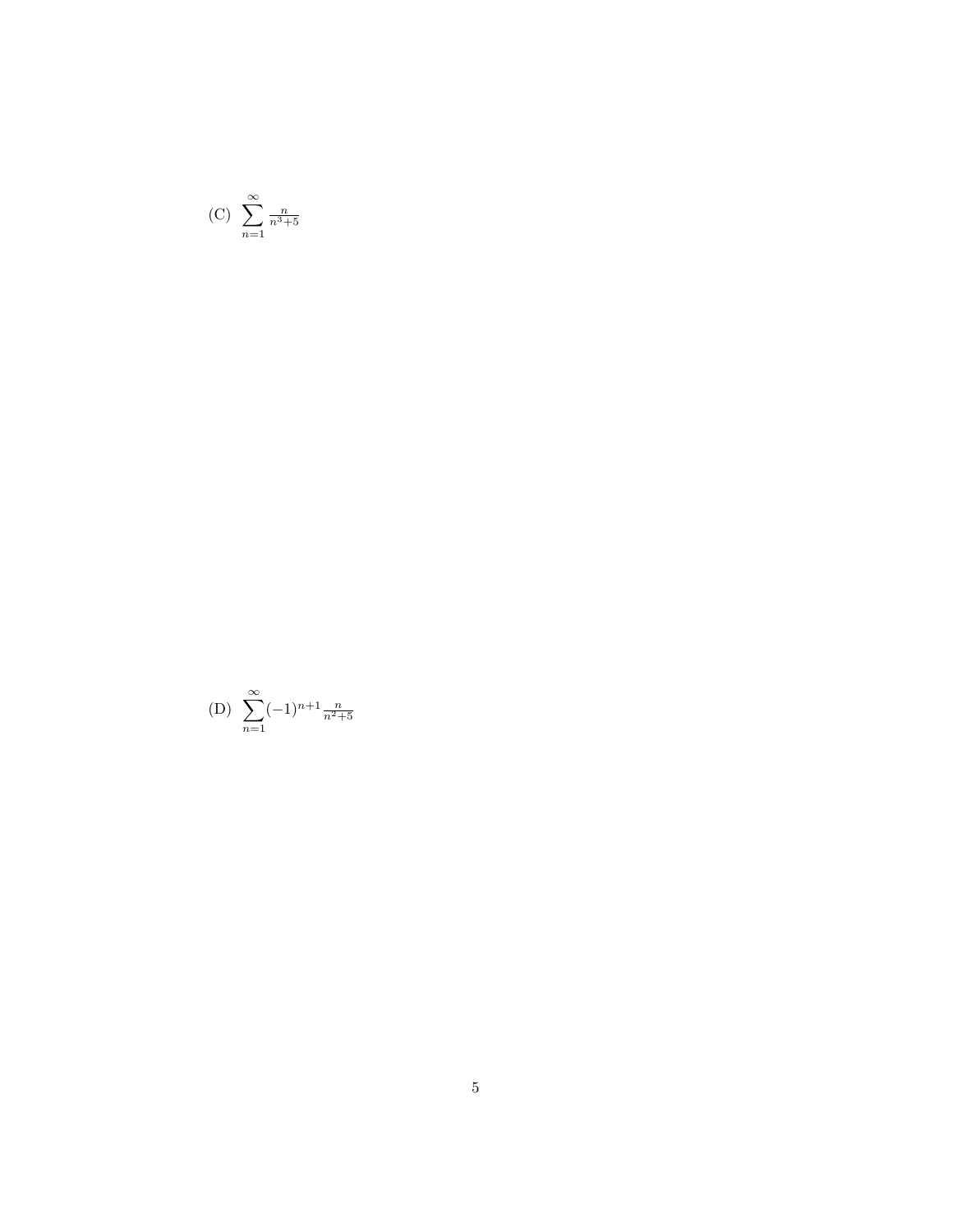$$
(E) \sum_{n=1}^{\infty} \frac{n^3}{2^n}
$$

$$
(F) \sum_{n=1}^{\infty} \frac{5^n}{3^{2n}}
$$